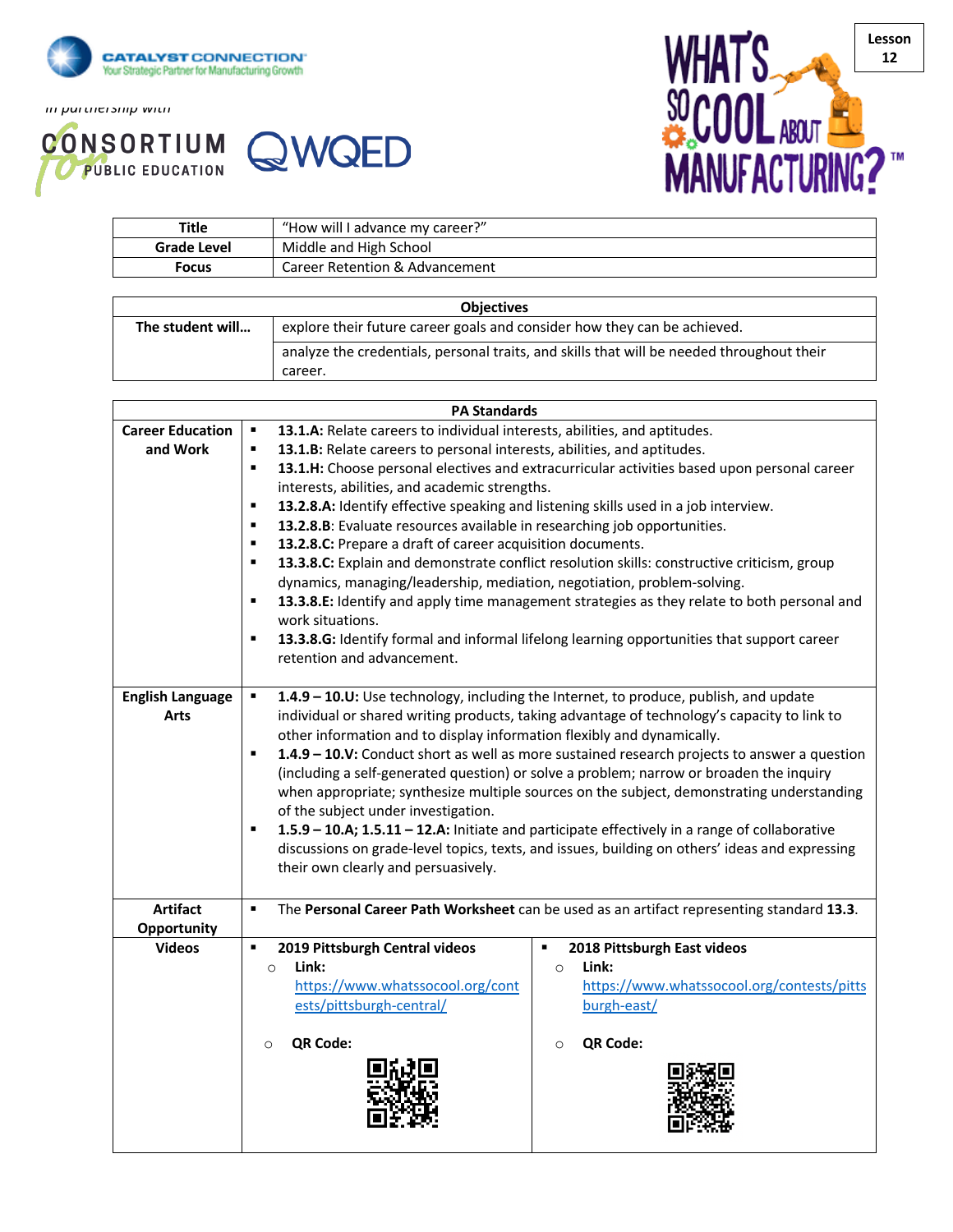**Materials Needed**

## **Lesson Plan**

- Personal Career Path Worksheet
- Manufacturing Career Path Worksheet
- Internet access
- "What's So Cool About Manufacturing?" videos
- **Prior Knowledge**
- Prior Lessons
	- $\circ$  It may be helpful for teachers to remind their students about the documents that they have already created, including a resume, Profile of Myself, business plan, and VSSI Map or Grid (these are from the Career Acquisition Day 2 of 2 and Career Awareness lessons) and Employment Opportunity and Profile of an Applicant (these are from Career Acquisition Day 1 of 2).

**Procedures and Activities**

- **Warm-Up** 
	- o *What career will you pursue? [3 minutes]*
		- § "We have talked a lot about career goals and how to achieve them. In 3 minutes, write down what exactly is a career or field that you currently think you would like to pursue. Then write down as many details as you can about this career. Finally, explain what is interesting to you about this field or career."

#### • **Body**

- o *How will you attain and advance this career? [25 minutes]*
	- There are two options to the body of this lesson, 1) the student can think about their personal career, using their own goals and the documents they have created thus far. Or, 2) the student can think about the career of someone interested in manufacturing, using the videos and other documents that have been created based on those businesses.
	- § *Option 1: Personal Career*
		- For this option, students are asked to complete the **Personal Career Path Worksheet**.
		- First, they will consider what they need to begin their careers, regarding skills, interests, education/credentials, traits, and documents.
		- Then, they will consider what they need to advance their career, focusing on personal traits and continued credentials.
		- For Option 1, the students will need their resume, Profile of Myself, business plan, and VSSI Map or Grid (these are from the Career Acquisition Day 2 of 2, and Career Awareness lessons).
	- § *Option 2: Manufacturing Career*
		- For this option, students are asked to complete the **Manufacturing Career Path Worksheet**.
		- First, they will consider what someone interested in manufacturing will need to begin their careers, regarding skills, interests, education/credentials, traits, and documents.
		- Then, they will consider what that person needs to advance their career, focusing on personal traits and continued credentials.
		- For Option 2, the students will need the documents from Career Acquisition Day 1 of 2.
- o *Video [5 minutes]*
	- Ask students to find a video online that highlights the career in which they are interested.

**—Continued—**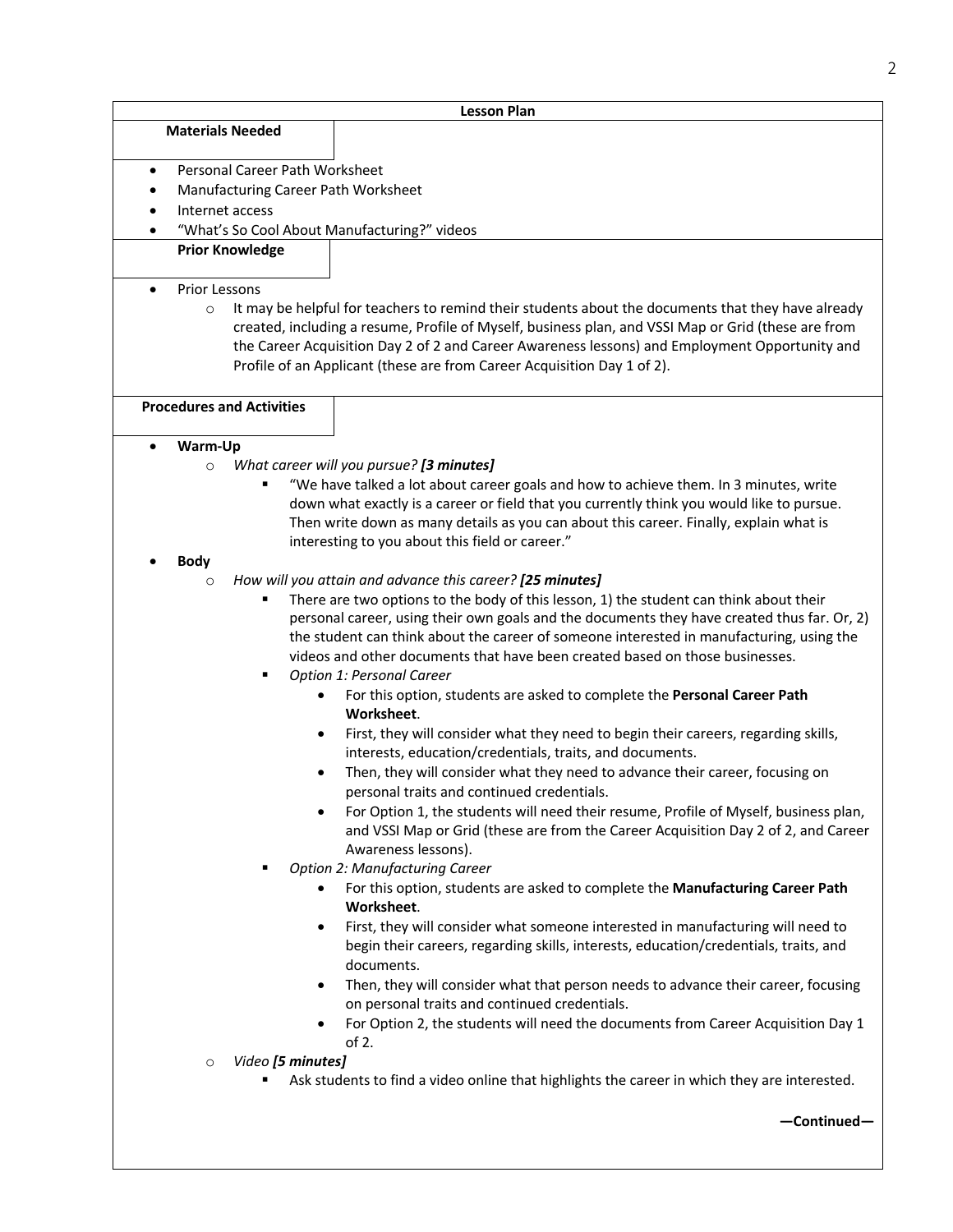# • **Closing**

Ξ

# o *Share [10 minutes]*

■ Students should share with their peers the work they completed during class and why they chose the video. Sharing can be between partners or small groups.

÷,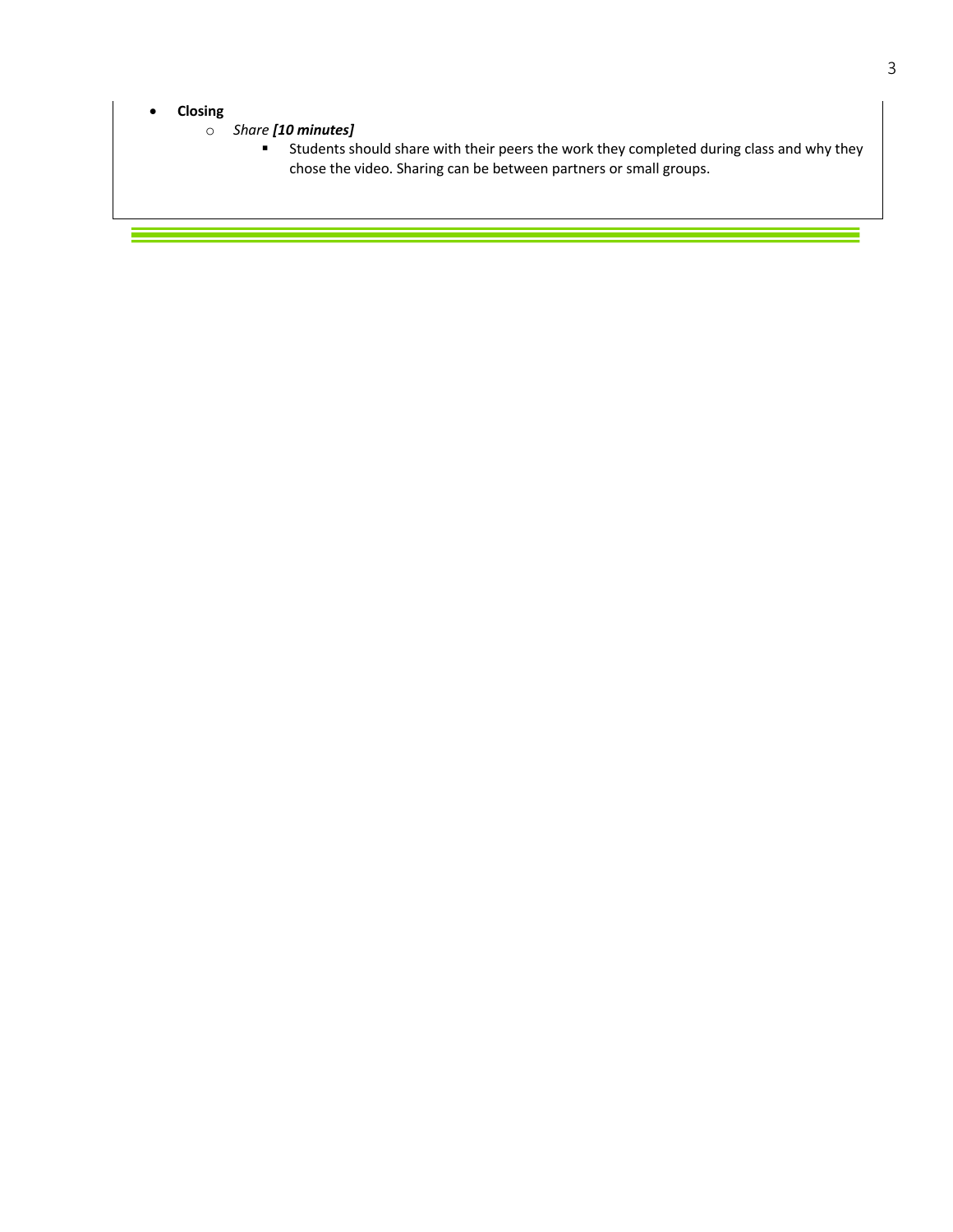#### **Option 1: Personal Career Path**

## **Directions:**

Below, you are going to think about your career. First, think about how you would begin your career, regarding skills, interests, education/credentials, traits, and documents. Then, think about what you need to advance your career, focusing on personal traits and continued credentials.

You will need some documents that you've created over the last few weeks: your resume, Profile of Myself, business plan, and VSSI Map or Grid. You can also use your Individualized Career Plan, a document that you will or have already made in 8<sup>th</sup> grade, then referred to and updated throughout high school.

What do you need to begin your career? Skills **Personal Traits** Interests **Credentials** Documents Building consensus Communicating effectively Establishing ground rules Listening to others Conflict resolution skills Managing/leadership Mediation Problem-solving Commitment Communication Dependability Personal initiative Self-advocacy Scheduling Time management Team building Technical literacy Community based organizations (i.e. chambers of commerce, trade/technical associations, industrial resource centers) Technical schools Trade schools 2-year & 4-year schools Job application Letter of Appreciation following an interview Letter of introduction Request for letter of recommendation Resume

Some examples to get you started: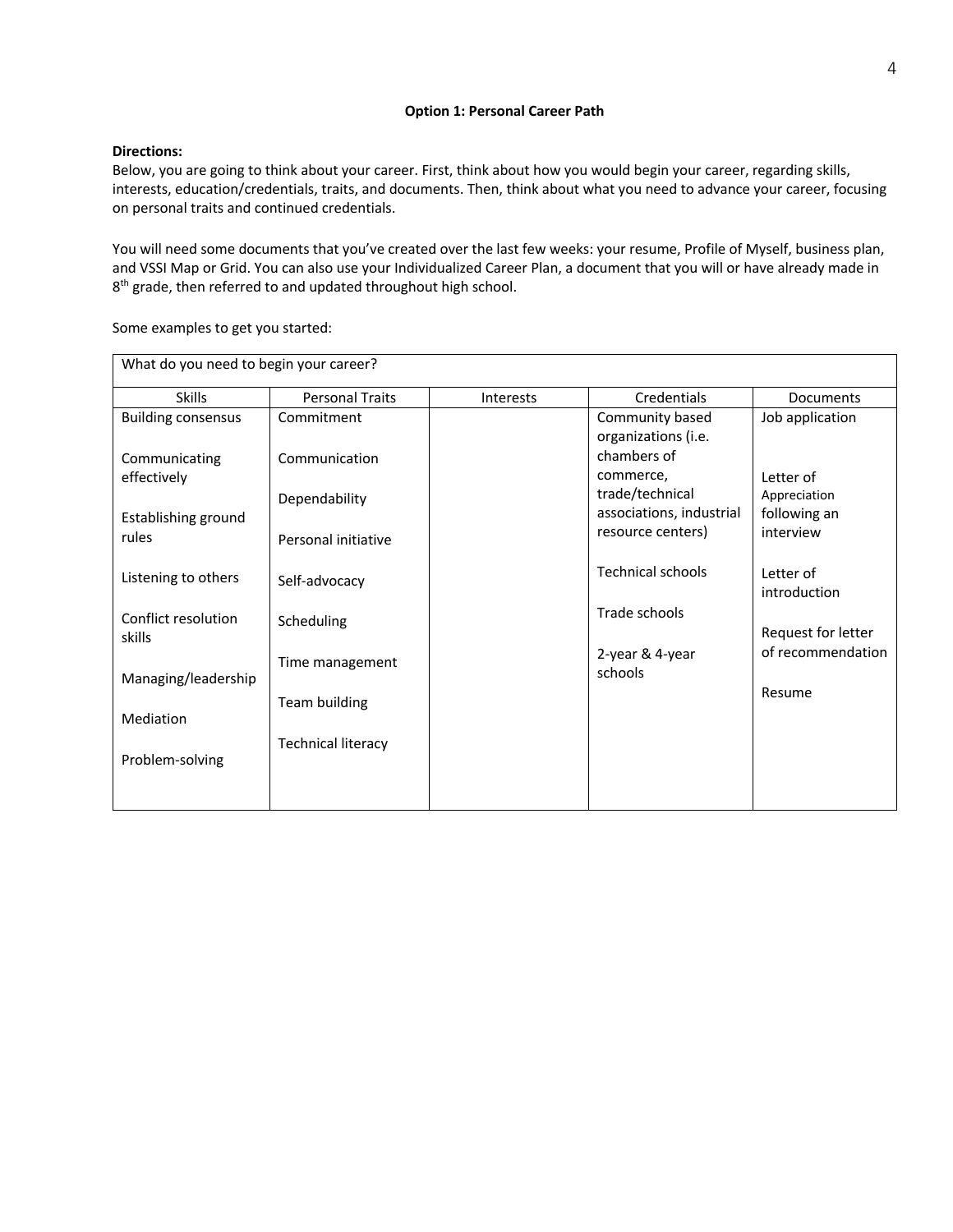|        | What do you need to begin your career? |           |             |           |
|--------|----------------------------------------|-----------|-------------|-----------|
| Skills | <b>Personal Traits</b>                 | Interests | Credentials | Documents |
|        |                                        |           |             |           |
|        |                                        |           |             |           |
|        |                                        |           |             |           |
|        |                                        |           |             |           |
|        |                                        |           |             |           |
|        |                                        |           |             |           |
|        |                                        |           |             |           |
|        |                                        |           |             |           |
|        |                                        |           |             |           |
|        |                                        |           |             |           |
|        |                                        |           |             |           |
|        |                                        |           |             |           |
|        |                                        |           |             |           |
|        |                                        |           |             |           |
|        |                                        |           |             |           |
|        |                                        |           |             |           |
|        |                                        |           |             |           |

|        | What do you need to advance your career? |           |             |           |
|--------|------------------------------------------|-----------|-------------|-----------|
| Skills | <b>Personal Traits</b>                   | Interests | Credentials | Documents |
|        |                                          |           |             |           |
|        |                                          |           |             |           |
|        |                                          |           |             |           |
|        |                                          |           |             |           |
|        |                                          |           |             |           |
|        |                                          |           |             |           |
|        |                                          |           |             |           |
|        |                                          |           |             |           |
|        |                                          |           |             |           |
|        |                                          |           |             |           |
|        |                                          |           |             |           |
|        |                                          |           |             |           |
|        |                                          |           |             |           |
|        |                                          |           |             |           |
|        |                                          |           |             |           |
|        |                                          |           |             |           |
|        |                                          |           |             |           |
|        |                                          |           |             |           |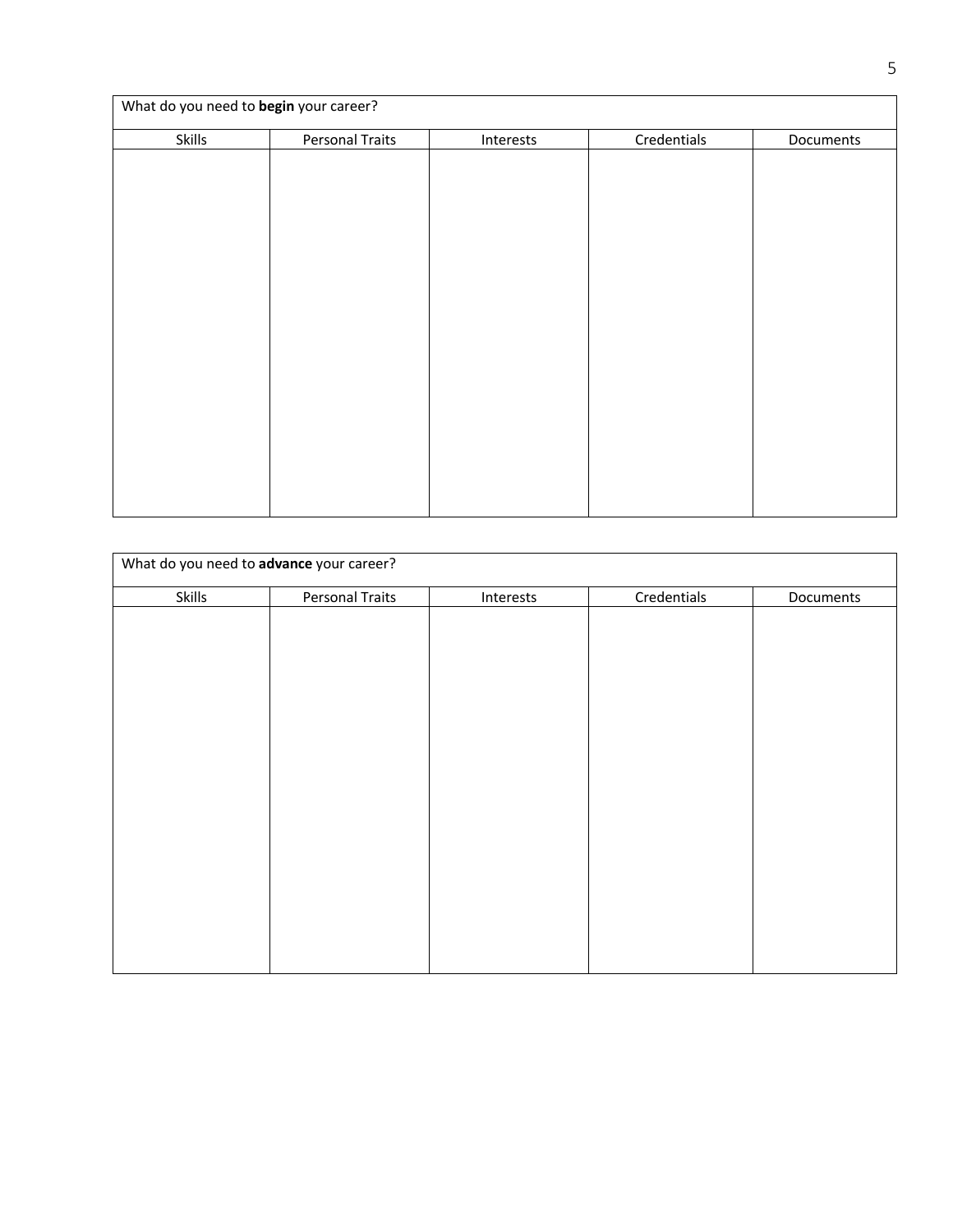## **Option 2: Manufacturing Career Path**

## **Directions:**

Below, you are going to think about the career of someone interested in manufacturing. Think about the videos you've already watched and perhaps watch a few more to help you get in the mindset of someone interested in manufacturing. Below, you are going to complete the tables.

First, think about how they would begin their career, regarding skills, interests, education/credentials, traits, and documents. Then, think about what they need to advance their career, focusing on personal traits and continued credentials.

You will need some documents that you've created over the last few weeks: Employment Opportunity and Profile of an Applicant (these are from Career Acquisition Day 1 of 2).

Some examples to get you started:

| What do you need to begin your career? |                           |           |                                             |                              |
|----------------------------------------|---------------------------|-----------|---------------------------------------------|------------------------------|
| <b>Skills</b>                          | <b>Personal Traits</b>    | Interests | Credentials                                 | Documents                    |
| <b>Building consensus</b>              | Commitment                |           | Community based<br>organizations (i.e.      | Job application              |
| Communicating<br>effectively           | Communication             |           | chambers of<br>commerce,                    | Letter of                    |
| Establishing ground                    | Dependability             |           | trade/technical<br>associations, industrial | appreciation<br>following an |
| rules                                  | Personal initiative       |           | resource centers)                           | interview                    |
| Listening to others                    | Self-advocacy             |           | <b>Technical schools</b>                    | Letter of<br>introduction    |
| Conflict resolution<br>skills          | Scheduling                |           | Trade schools                               | Request for letter           |
| Managing/leadership                    | Time management           |           | 2-year & 4-year<br>schools                  | of recommendation            |
| Mediation                              | <b>Team building</b>      |           |                                             | Resume                       |
| Problem-solving                        | <b>Technical literacy</b> |           |                                             |                              |
|                                        |                           |           |                                             |                              |